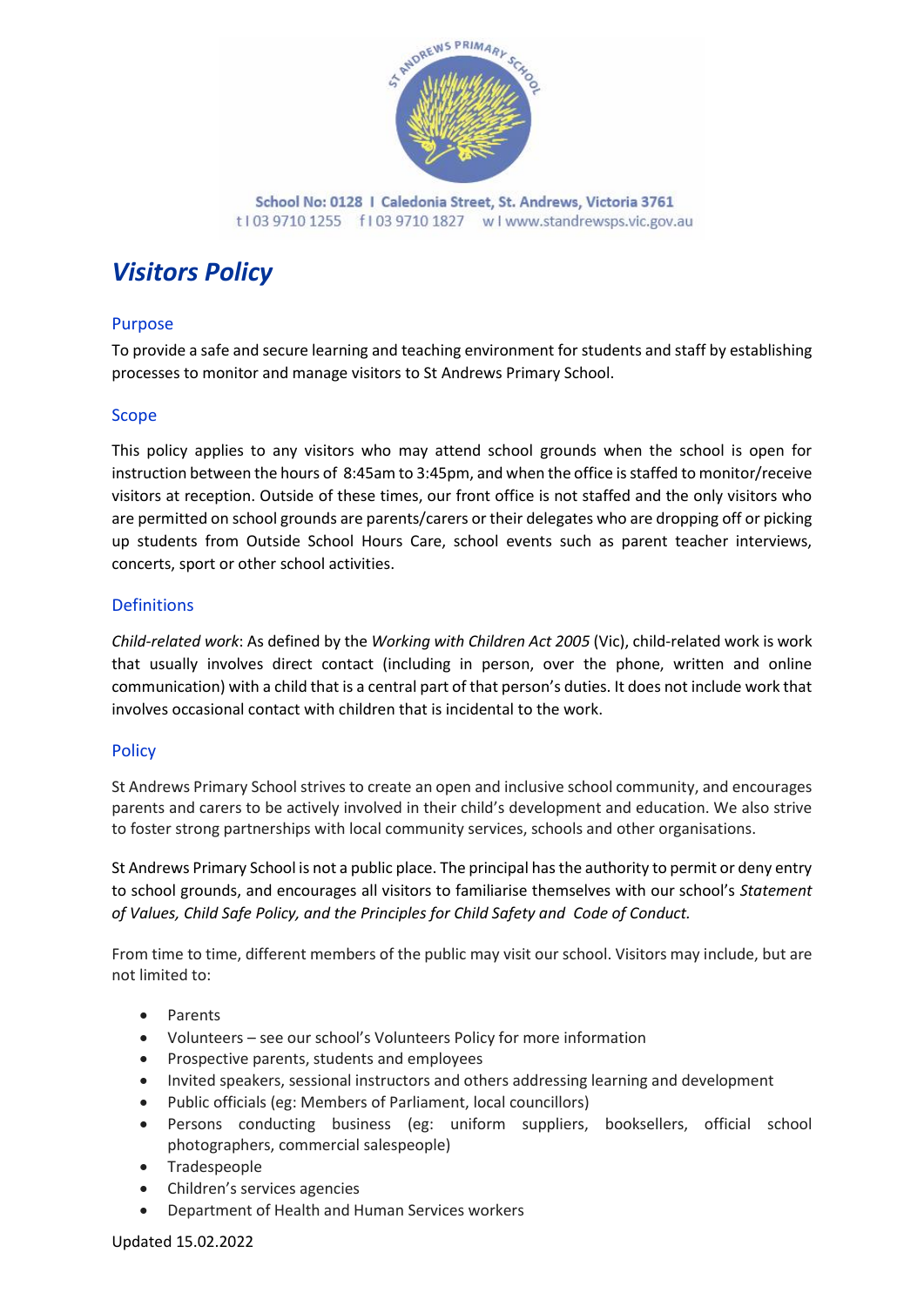- Victoria Police
- Persons authorised to enter school premises (eg: Worksafe inspectors, health officers etc)
- Other Department of Education and Training staff (including allied health staff) or contractors
- NDIS therapists or other allied health or health practitioners

# Sign in procedure

All visitors to St Andrews Primary School are required to report to the school office on arrival (see exceptions below in relation to parents/carers). Visitors must:

- Record their name, signature, date and time of visit and purpose of visit in [include details, i.e. visitors book, computer system, etc]
- Provide proof of identification to office staff upon request
- Produce their valid Working with Children Check where required by this policy (see below)
- Wear a visitor's [lanyard/name tag] at all times
- Follow instruction from school staff and abide by all relevant policies relating to appropriate conduct on school grounds including Child Safety Code of Conduct, Sexual Harassment Policy, Workplace Bullying Policy, Respect for School Staff, Statement of Values
- Return to the office upon departure, sign out and return visitor's [lanyard/name tag]

St Andrews Primary School will ensure that our school's Child Safety Code of Conduct/Child Safety Statement of Commitment are available and visible to visitors when they sign in.

## **Requirements for visitors to produce a valid Working with Children Check card**

For Working with Children Check (WWC Check) and other suitability check requirements relating to parents/carers and other volunteers working with students please see our Volunteers Policy.

All visitors who are engaged in **child-related work** (see definition above) must have a valid WWC Check.

In some circumstances, visitors to St Andrews Primary School who are **not** engaged in child-related work will also be required to produce a valid WWC Check depending on the particular circumstances of their visit. For example, St Andrews Primary School will require a valid WWC Check for:

- **visitors who will be working regularly with children** during the time they are visiting, even though direct contact with children is not a central part of their normal duties
- **visitors (e.g. contractors)**, who will regularly be performing work at the school and in circumstances where they will be performing their work in an area where they will be unsupervised and around children.

Further background checks, including references, may also be requested at the discretion of the principal.

Visitors who will be working in areas away from students (e.g. a visiting auditor who will be located in the front office with administration staff) or who will be supervised and accompanied by a staff member during their visit (e.g. a Member of Parliament, a journalist, a prospective parent on a school tour) will not be required to have a WWC Check.

Sworn Victoria Police officers or sworn Australian Federal Police officers are exempt from requiring a WWC Check, but may be asked to verify that they are sworn officers by providing proof of identification.